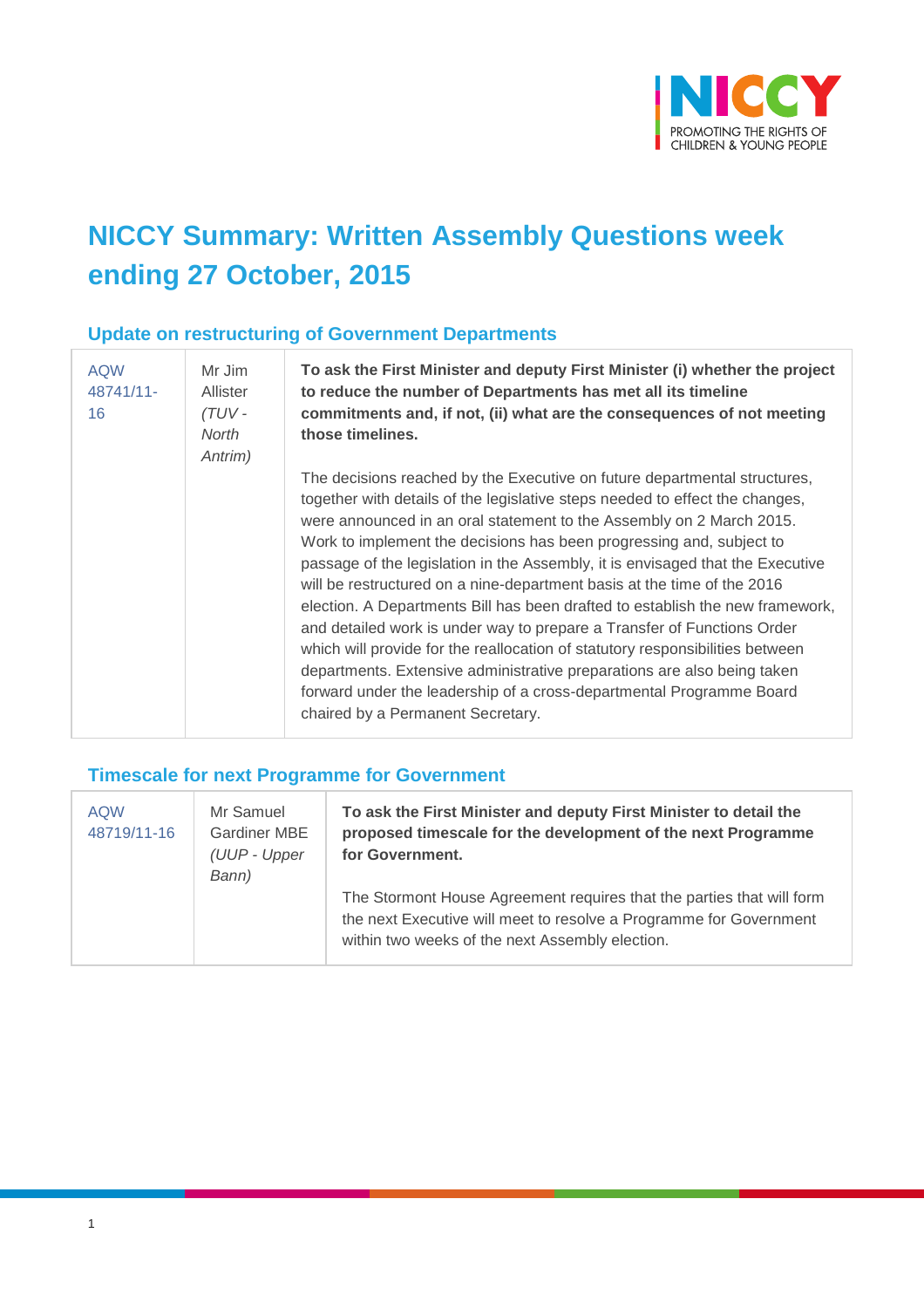

### **Rationale for not extending Special Educational Needs statements to 21**

| <b>AQW</b><br>49815/11-<br>16 | Ms Claire<br>Sugden<br>(IND - East<br>Londonderry) | To ask the Minister for Employment and Learning, pursuant to<br>AQW 49271/11-16, to detail (i) his Department's rationale for not<br>extending Special Educational Needs statements to 21 years of<br>age; (ii) whether he plans to reassess this need; and (iii) existing<br>alternative support for young people with special education needs,<br>that require a longer period of time to achieve their educational<br>goals.                                                                                        |
|-------------------------------|----------------------------------------------------|------------------------------------------------------------------------------------------------------------------------------------------------------------------------------------------------------------------------------------------------------------------------------------------------------------------------------------------------------------------------------------------------------------------------------------------------------------------------------------------------------------------------|
|                               |                                                    | (i) I refer the member to my previous answer to AQW 49224/11-16<br>regarding the same issue; (ii) at present I have no plans to reassess the<br>need for extending statementing to age 21; and (iii) my Department<br>provides additional support for further education students through the<br>Additional Support Fund and for higher education students through<br>Disabled Students Allowance. Further information is available on<br>nidirect at: Disability Support at College and Disabled Students<br>Allowance |

### **How DEL tracks young people in NEETS**

| <b>AQW</b><br>49211/11-<br>16 | Ms Claire<br>Sugden<br>(IND - East<br>Londonderry) | To ask the Minister for Employment and Learning to detail how his<br>Department tracks young people who are not in education,<br>employment or training; and for an update on the development of a<br>system to track these individuals' progress.                                                                 |
|-------------------------------|----------------------------------------------------|--------------------------------------------------------------------------------------------------------------------------------------------------------------------------------------------------------------------------------------------------------------------------------------------------------------------|
|                               |                                                    | My Department's Client Management System is used, as far as<br>possible, to track young people who have left school.                                                                                                                                                                                               |
|                               |                                                    | Any young person who leaves education or training without a positive<br>destination recorded in the school leaver data is case-loaded by the<br>careers service. The Careers Service actively supports all 16 and 17<br>year olds who do not progress into training, education or employment<br>on leaving school. |
|                               |                                                    | The electronic transfer of year 10 pupil data from the Department of<br>Education to my Department took place, for the first time, in October<br>2012 and continues with the transfer for the current year 10 pupils<br>scheduled to take place in December 2015.                                                  |
|                               |                                                    | A research report, commissioned in 2012 by my Department, into<br>improved tracking of young people who are not in education,<br>employment or training recommended that:<br>in the short term, the Department's Client Management System (CMS)                                                                    |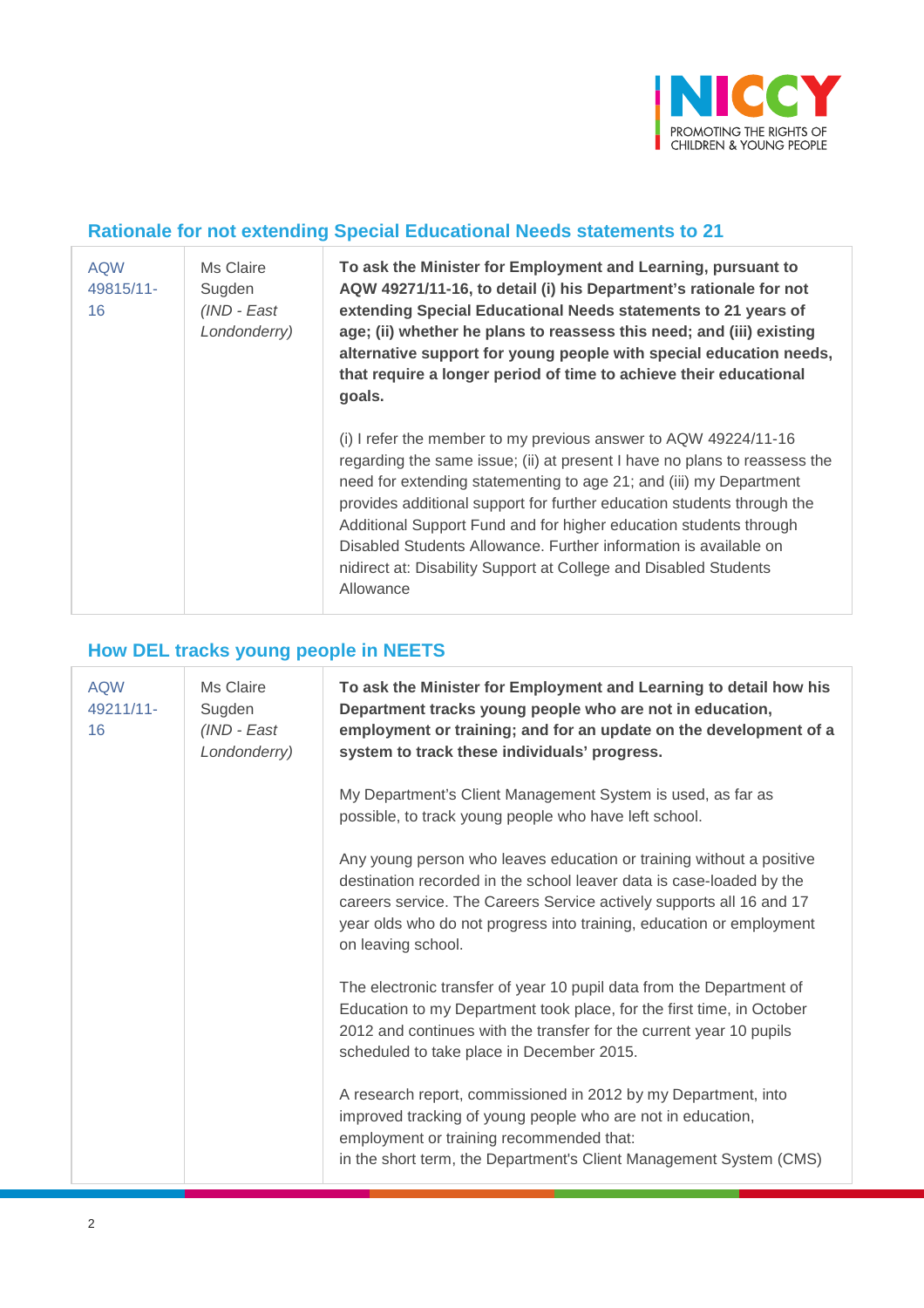

| should be enhanced, assuming costs are not excessive, to enable it to<br>function as a rudimentary tracking system for young people; and,<br>in the medium term, (next two to three years) a new tracking system<br>should be established in Northern Ireland drawing on the National Client<br>Caseload Information System (NCCIS) in England.                                                                    |
|--------------------------------------------------------------------------------------------------------------------------------------------------------------------------------------------------------------------------------------------------------------------------------------------------------------------------------------------------------------------------------------------------------------------|
| Since then my Department has led on the introduction of the Learning<br>Records Service's Unique Learner Number across education and<br>training sectors in Northern Ireland. This helps to identify those not<br>engaged in education, employment and training and, from September<br>2015, all learners aged 14 plus in schools across Northern Ireland will<br>be allocated a Unique Learner Number in Year 11. |
| In addition, emerging information from a number of data sources,<br>including the 2011 census, has been used to provide more robust<br>information on the characteristics of those in the NEET category.<br>Estimates of the number of those in the NEET category are published<br>regularly by the Department of Finance and Personnel in the Quarterly<br>Supplement to the Labour Force Survey.                 |

## **Replacement of student pupil passes for single journeys**

| <b>AQW</b><br>$50040/11$ -<br>16 | Mr David<br><b>Hilditch</b><br>(DUP-<br>East<br>Antrim) | To ask the Minister for Regional Development what plans Translink has<br>to introduce a multi-journey ticket to replace the student pupil pass for<br>single journeys. [Priority Written]                                                                                                                                                                                                                                            |
|----------------------------------|---------------------------------------------------------|--------------------------------------------------------------------------------------------------------------------------------------------------------------------------------------------------------------------------------------------------------------------------------------------------------------------------------------------------------------------------------------------------------------------------------------|
|                                  |                                                         | Translink has advised me that for school pupils using its bus services on a<br>daily basis they can avail themselves of multi-journey smartcard products<br>where any journeys loaded onto the card can be used as required over a 12-<br>month period.                                                                                                                                                                              |
|                                  |                                                         | Translink has no plans to introduce a similar product for rail travel. Translink<br>does not offer any single leg product for any group of customers on its rail<br>network nor is it aware of any similar products available from any rail operator<br>in GB mainland for monthly/annual travel in one direction. Smartlink products<br>for rail travel can be used on any service at any time of day or on any day of<br>the week. |
|                                  |                                                         | Translink wrote to fare paying pupil pass holders in June 2015 to inform them<br>of its plans and to provide information on alternative products, including<br>Smartlink products.                                                                                                                                                                                                                                                   |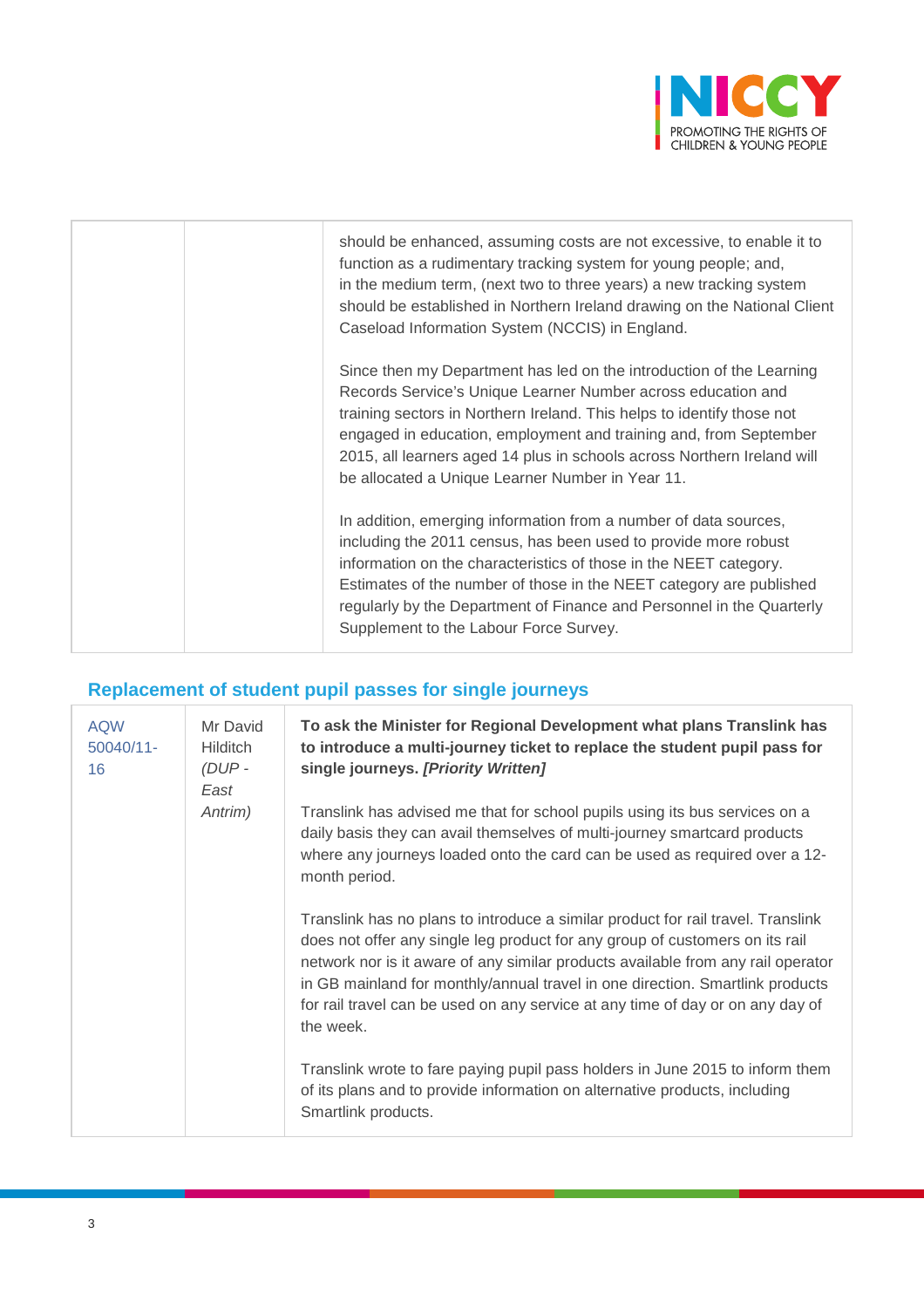

### **Sustainability of Women's Centre Childcare Fund**

| <b>AQW</b><br>$50072/11$ -<br>16 | Ms Claire<br>Sugden<br>$(IND - East)$ | To ask the Minister for Social Development for an update on the<br>sustainability of the Womens' Centre Childcare Fund.                                                                                                                                                                                                                |
|----------------------------------|---------------------------------------|----------------------------------------------------------------------------------------------------------------------------------------------------------------------------------------------------------------------------------------------------------------------------------------------------------------------------------------|
|                                  | Londonderry)                          | Since 2006, the Women's Centres Childcare Fund has continued as an<br>emergency funding package pending development, by OFMdFM, of a<br>new childcare strategy, which is currently the subject of consultation. In<br>the context of the childcare strategy I have indicated that this will be the<br>last year of funding under WCCF. |

## **Number of integrated schools built in last five years**

| <b>AQW</b><br>$50101/11 -$<br>16 | Mr Alex<br>Easton<br>$(DUP -$<br>North<br>Down) |                                                                                                                                                                                                                                                                                                                                                                                                                                      | To ask the Minister of Education how many Integrated schools have been<br>built in the last five years |                                                |                                                                              |  |
|----------------------------------|-------------------------------------------------|--------------------------------------------------------------------------------------------------------------------------------------------------------------------------------------------------------------------------------------------------------------------------------------------------------------------------------------------------------------------------------------------------------------------------------------|--------------------------------------------------------------------------------------------------------|------------------------------------------------|------------------------------------------------------------------------------|--|
|                                  |                                                 | The following table indicates the number of schools in the Maintained,<br>Controlled, Controlled Integrated and Grant Maintained Integrated sectors that<br>have been announced in the last five years and are either complete or are<br>currently at construction stage.<br>There are a number of new build projects from all school sectors that are<br>currently at the various stages of planning, some of which are due on site |                                                                                                        |                                                |                                                                              |  |
|                                  |                                                 | shortly.                                                                                                                                                                                                                                                                                                                                                                                                                             |                                                                                                        |                                                |                                                                              |  |
|                                  |                                                 |                                                                                                                                                                                                                                                                                                                                                                                                                                      | <b>School</b><br><b>Sector</b>                                                                         | Number of<br><b>Schools</b><br><b>Complete</b> | <b>Number of Schools</b><br><b>Currently at</b><br><b>Construction Stage</b> |  |
|                                  |                                                 |                                                                                                                                                                                                                                                                                                                                                                                                                                      | <b>Maintained</b>                                                                                      | 8                                              | $\overline{4}$                                                               |  |
|                                  |                                                 |                                                                                                                                                                                                                                                                                                                                                                                                                                      | <b>Controlled</b>                                                                                      | $\overline{4}$                                 | $\overline{2}$                                                               |  |
|                                  |                                                 |                                                                                                                                                                                                                                                                                                                                                                                                                                      | <b>Controlled</b><br>Integrated                                                                        |                                                | 1                                                                            |  |
|                                  |                                                 |                                                                                                                                                                                                                                                                                                                                                                                                                                      | Grant<br><b>Maintained</b>                                                                             |                                                |                                                                              |  |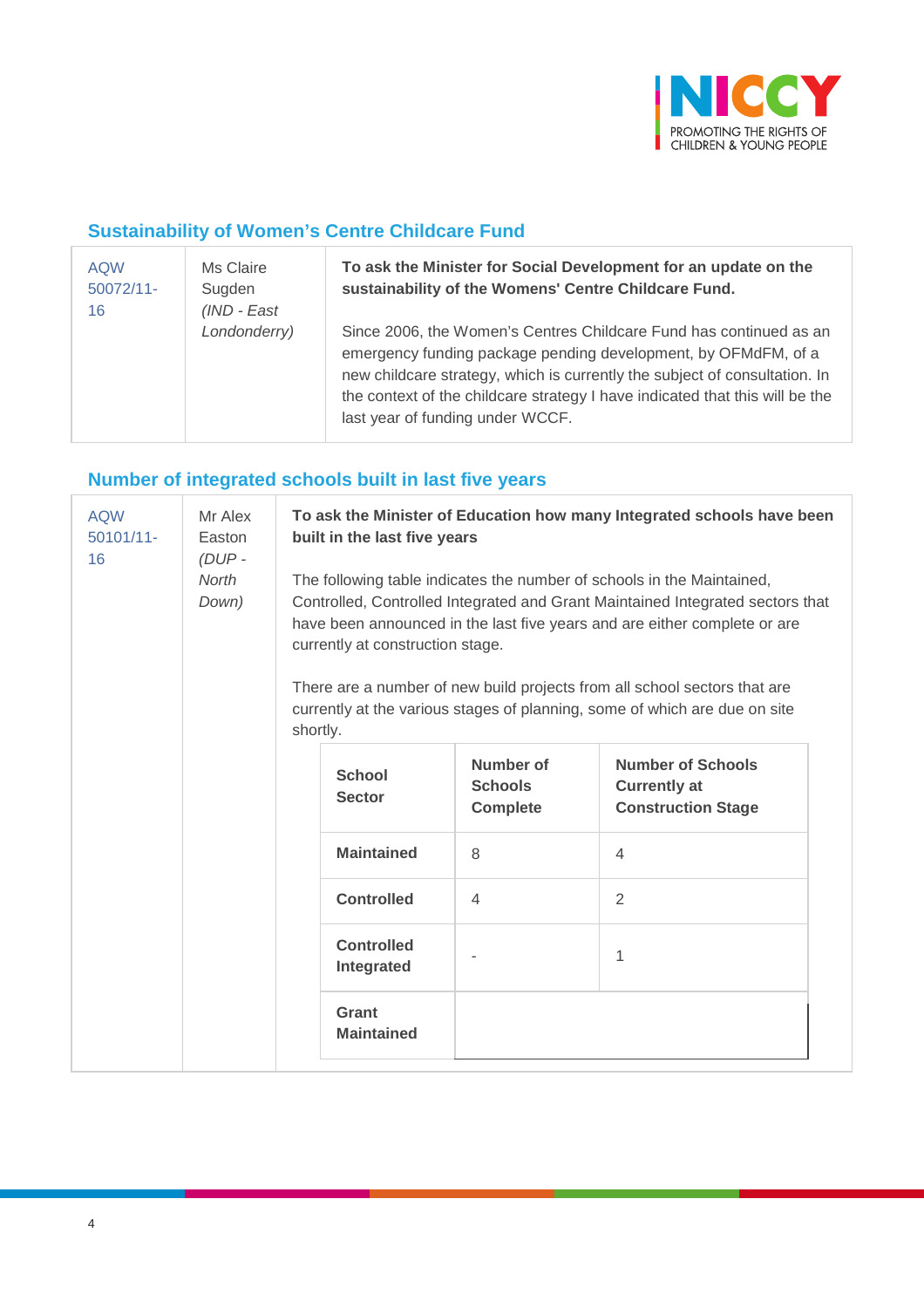

### **Accessibility of childcare and early years groups for children with a disability**

| <b>AQW</b><br>50038/11-<br>16 | Ms Claire<br>Sugden<br>(IND - East<br>Londonderry) | To ask the Minister of Education how his Department supports<br>childcare and early years groups that want to increase their<br>staffing capacity or purchase resources and equipment in order<br>to make services accessible to families with disabled children.       |
|-------------------------------|----------------------------------------------------|-------------------------------------------------------------------------------------------------------------------------------------------------------------------------------------------------------------------------------------------------------------------------|
|                               |                                                    | My Department funded a three year SEN Early Years capacity building<br>pilot in DE-funded early years' settings which finished at the end of<br>September 2014.                                                                                                         |
|                               |                                                    | The pilot aimed to improve early identification, assessment and<br>intervention for children with SEN and / or disability in statutory nursery<br>settings and voluntary and private settings offering funded Pre - School<br>Education Programme funded places.        |
|                               |                                                    | ETI positively reviewed the pilot and subsequently the Early Years<br>Inclusion Service, which is provided by the Education Authority (EA),<br>commenced on 1 September 2015 and will build on the progress<br>achieved during the Pilots and the Interim Arrangements. |
|                               |                                                    | I have recently provided further funding to the EA to extend the<br>development of the Early Years training model used for pre-school<br>settings to early years' children with SEN entering primary schools at<br>P1.                                                  |

### **Eligibility criteria for funding under the Extended School Programme**

| <b>AQW</b><br>$50023/11$ -<br>16 | Mr Peter<br>Weir<br>$(DUP -$<br>North<br>Down) | To ask the Minister of Education to detail (i) the eligibility criteria for the<br>Extended Schools Programme; and (ii) whether eligible schools will<br>receive Extended Schools Programme funding automatically or are they<br>required to make a case for funding via an application.                              |
|----------------------------------|------------------------------------------------|-----------------------------------------------------------------------------------------------------------------------------------------------------------------------------------------------------------------------------------------------------------------------------------------------------------------------|
|                                  |                                                | The current Extended Schools criteria, based on information provided via the<br>Multiple Deprivation Measure (NIMDM 2010), apply equally across all<br>schools. My Department includes all schools for Extended Schools funding<br>with:                                                                              |
|                                  |                                                | 51% or more of pupils from a Neighbourhood Renewal Area or the 30% most<br>disadvantaged wards/super output areas; and/or<br>37% or more of pupils with a Free School Meal Entitlement or in the case of<br>Nursery Schools, pupils with parents in receipt of Income Based Jobseeker's<br>Allowance at or above 37%. |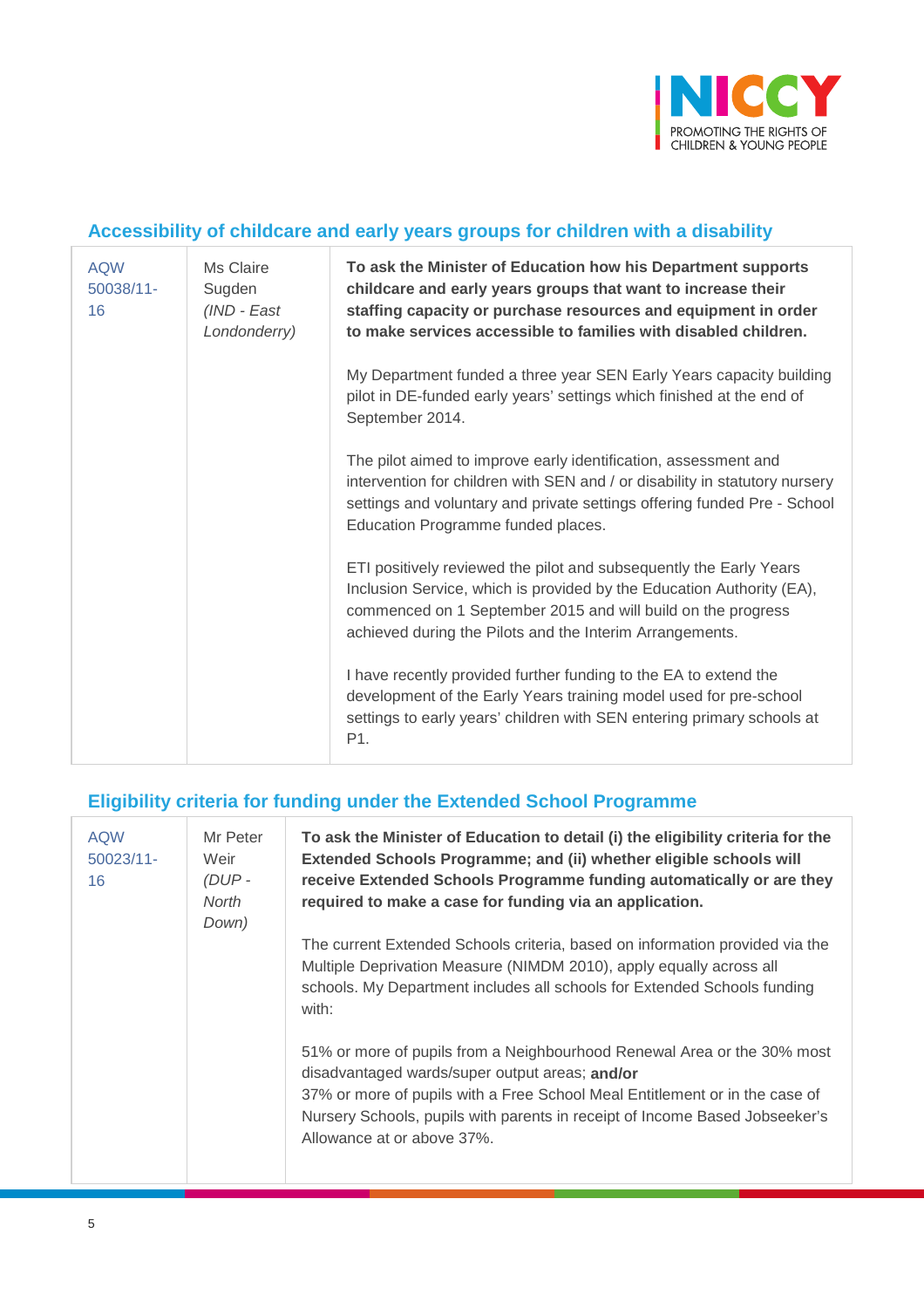

|  | The programme is not subject to an application process; funding is made<br>available to all schools which meet the eligibility criteria. Schools entitled to<br>Extended Schools funding are identified by my Department via the data<br>submitted by individual schools as part of the annual School Census<br>exercise. |
|--|---------------------------------------------------------------------------------------------------------------------------------------------------------------------------------------------------------------------------------------------------------------------------------------------------------------------------|
|--|---------------------------------------------------------------------------------------------------------------------------------------------------------------------------------------------------------------------------------------------------------------------------------------------------------------------------|

### **Assessment of Erasmus+ programme**

| <b>AQW</b><br>49982/11-<br>16 | Ms Claire<br>Sugden<br>(IND - East<br>Londonderry) | To ask the Minister of Education (i) for his assessment of the<br>Erasmus+ programme; and (ii) to detail how his Department are<br>promoting greater access to this programme for (a) youth service<br>providers: (b) disadvantaged young people.                                                                                                                                                                                                                                  |
|-------------------------------|----------------------------------------------------|------------------------------------------------------------------------------------------------------------------------------------------------------------------------------------------------------------------------------------------------------------------------------------------------------------------------------------------------------------------------------------------------------------------------------------------------------------------------------------|
|                               |                                                    | The Erasmus+ programme offers a wide range of opportunities for all<br>our young people and teachers to participate in partnership and<br>exchange activities across Europe. The EU programme aims to boost<br>skills and employability whilst modernising education, training and youth<br>work. In the 2014 and 2015 funding rounds, circa 67 schools and youth<br>service providers here have benefited from the programme receiving<br>funding in excess of 3.3 million Euros. |
|                               |                                                    | My Department is continuing to work with the British Council and the<br>Department for Education and Skills in the south to promote the<br>programme to schools and the youth sector to ensure that participation<br>in Erasmus+ is maximised.                                                                                                                                                                                                                                     |

## **International youth work**

| <b>AQW</b><br>49981/11-<br>16 | Ms Claire<br>Sugden<br>(IND - East<br>Londonderry) | To ask the Minister of Education (i) for his assessment of<br>international youth work as an aspect of informal learning; (ii) to<br>detail how his Department supports access to international<br>learning opportunities for (a) young people; and (b) youth work<br>practioners.                                                                                                                                                                                                                                            |
|-------------------------------|----------------------------------------------------|-------------------------------------------------------------------------------------------------------------------------------------------------------------------------------------------------------------------------------------------------------------------------------------------------------------------------------------------------------------------------------------------------------------------------------------------------------------------------------------------------------------------------------|
|                               |                                                    | International youth work is the overall name given to a strand of youth<br>work which focuses on the engagement of youth service participants,<br>leaders and policy makers with their peers from a wide range of<br>countries, cultures and backgrounds. International youth work provides<br>the opportunity to explore and appreciate diversity.<br>Support for those organisations and young people wishing to participate<br>in international youth work is provided through the Youth Council<br>(YCNI) in the form of: |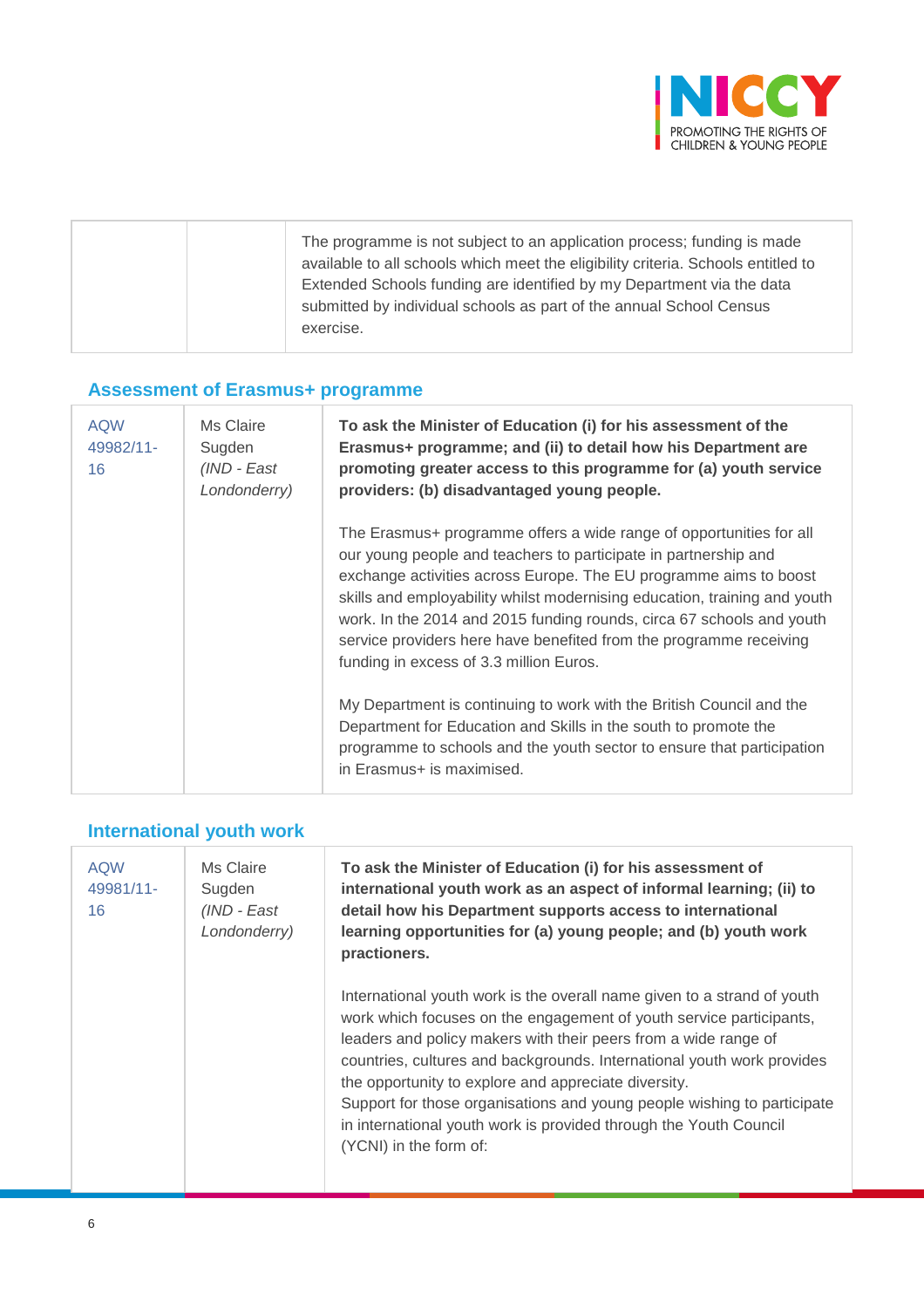

| Training and promotional activities;<br>Assistance with the Erasmus+ application process;<br>One to one clinics for potential applicants;                                                                                                               |
|---------------------------------------------------------------------------------------------------------------------------------------------------------------------------------------------------------------------------------------------------------|
| Provision of up to date information through $- E$ bulletins.<br>Additional funding provided by EU funded initiatives such as Erasmus+<br>provide the sector with opportunities to complement and support the<br>implementation of Priorities for Youth. |

## **School suspensions in last five years**

| <b>AQW</b><br>49936/11<br>$-16$ | Mr John<br><b>Dallat</b><br>$(SDLP -$<br>East<br>Londonderry | To ask the Minister of Education to detail the number of pupils<br>last 5 years; and what strategies are in place to address this.<br>The Department publishes statistics on pupil suspensions on its website.<br>The information is provided annually by the Education Authority (EA). The<br>table below details the number of pupil suspensions in each of the last five<br>years broken down by Primary and Post Primary School                                                                                                                                                                                                                                                                                                                                                                                                                                                                |             |             |                          |             | suspended from (i) primary; and (ii) post-primary school in each of the     |
|---------------------------------|--------------------------------------------------------------|----------------------------------------------------------------------------------------------------------------------------------------------------------------------------------------------------------------------------------------------------------------------------------------------------------------------------------------------------------------------------------------------------------------------------------------------------------------------------------------------------------------------------------------------------------------------------------------------------------------------------------------------------------------------------------------------------------------------------------------------------------------------------------------------------------------------------------------------------------------------------------------------------|-------------|-------------|--------------------------|-------------|-----------------------------------------------------------------------------|
|                                 |                                                              |                                                                                                                                                                                                                                                                                                                                                                                                                                                                                                                                                                                                                                                                                                                                                                                                                                                                                                    | 2009/1<br>0 | 2010/1<br>1 | 2011/1<br>$\overline{2}$ | 2012/1<br>3 | 2013/1<br>4                                                                 |
|                                 |                                                              | <b>Primar</b><br>У                                                                                                                                                                                                                                                                                                                                                                                                                                                                                                                                                                                                                                                                                                                                                                                                                                                                                 | 248         | 185         | 200                      | 191         | 228                                                                         |
|                                 |                                                              | <b>Post</b><br><b>Primar</b><br>y                                                                                                                                                                                                                                                                                                                                                                                                                                                                                                                                                                                                                                                                                                                                                                                                                                                                  | 4471        | 4055        | 3594                     | 3296        | 3380                                                                        |
|                                 |                                                              | Figures for 2014/15 are in the process of being analysed and will be<br>published on the Departments website in due course.<br>The Board of Governors (BoG) of every grant-aided school is under a duty<br>to ensure that policies designed to promote good behaviour and discipline<br>on the part of pupils attending the school are pursued at the school.<br>Each school must therefore have a discipline policy which details the<br>required standards of behaviour expected of pupils and the sanctions,<br>including suspension and expulsion, which may be imposed whenever a<br>pupil contravenes these standards. It is a matter for the school to<br>periodically review this policy and ensure it remains fit for purpose.<br>Overarching this, each employing authority within the education sector is<br>by schools under its management, in relation to suspensions or expulsions. |             |             |                          |             | also required to prepare a scheme specifying the procedures to be followed, |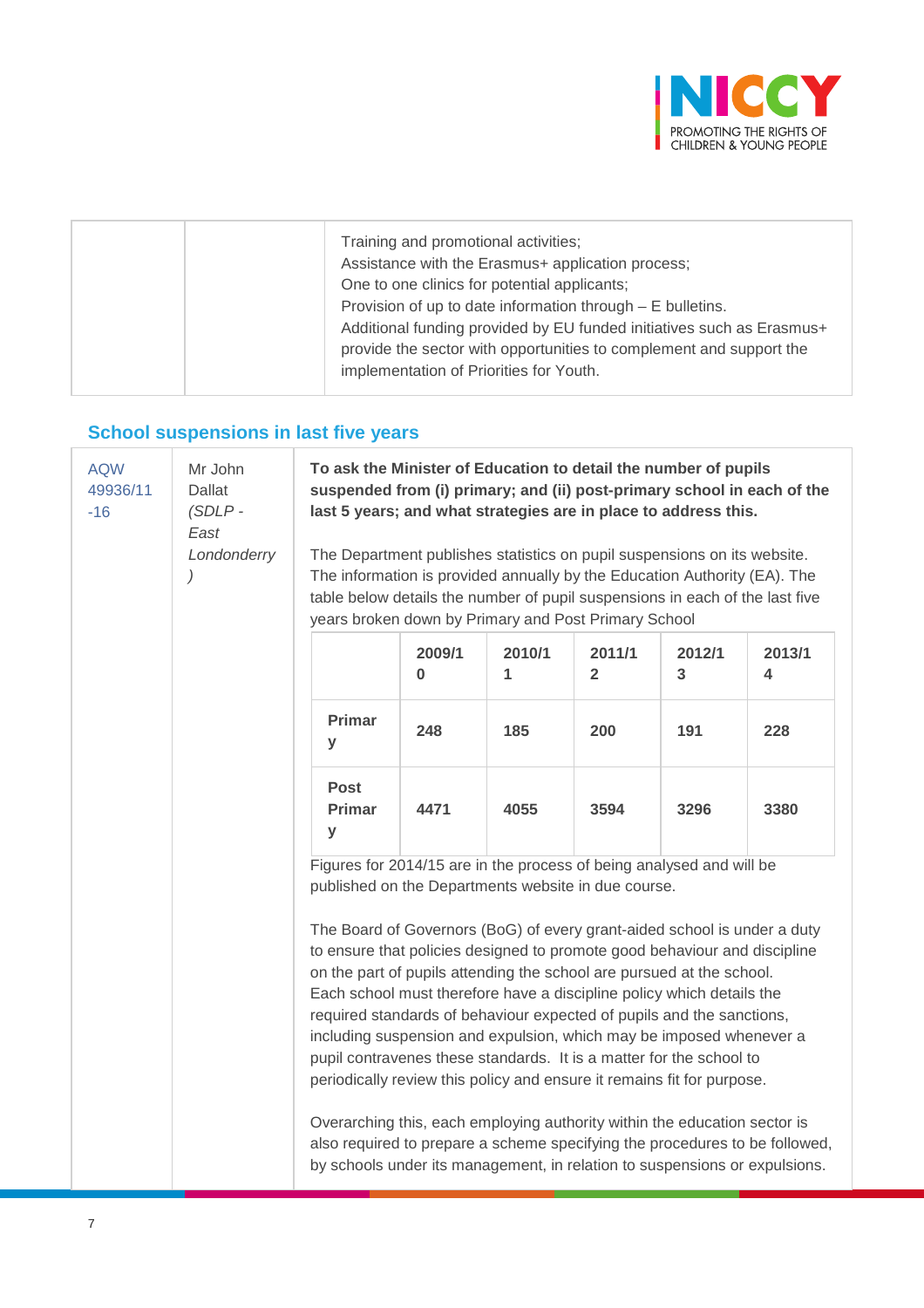

| In April 2015, the Education Authority (EA) issued an interim scheme to all<br>controlled schools setting out procedural steps which must be rigorously<br>followed when suspending or expelling a pupil. This scheme was informed<br>by and builds upon the best practice that existed within the former ELBs and<br>other employing authorities, including CCMS. |
|--------------------------------------------------------------------------------------------------------------------------------------------------------------------------------------------------------------------------------------------------------------------------------------------------------------------------------------------------------------------|
| This will be reviewed before the EA adopts a scheme for long term use. As<br>part of this, a consultation will be undertaken with controlled schools and<br>other key stakeholders.                                                                                                                                                                                |

## **Number of educational psychologists employed by Educational Authorities**

| <b>AQW</b><br>49813/11-16 | Mr Stephen<br>Moutray<br>$(DUP -$<br>Upper | To ask the Minister of Education to detail how many educational<br>psychologists are (i) employed by the Education Authority; and (ii)<br>available to work in the Southern region of the Education Authority. |
|---------------------------|--------------------------------------------|----------------------------------------------------------------------------------------------------------------------------------------------------------------------------------------------------------------|
|                           | Bann)                                      | The Education Authority has advised that by November 2015 the number<br>of Full-time Equivalent (FTE) Educational Psychologists will be:<br>145.5 employed by EA<br>32.1 employed in Southern region           |

#### **Strategies for encouraging community based education provision**

| <b>AQW</b><br>49795/11-<br>16 | Mr Peter<br>Weir<br>$(DUP -$<br>North | To ask the Minister of Education to detail what strategies his Department<br>is pursuing to encourage community based education provision.<br>My Department is committed to building stronger links between schools and                                                                                                                                                                                                                                                                                                                                                                                                                                                                                                                                                                                                   |
|-------------------------------|---------------------------------------|---------------------------------------------------------------------------------------------------------------------------------------------------------------------------------------------------------------------------------------------------------------------------------------------------------------------------------------------------------------------------------------------------------------------------------------------------------------------------------------------------------------------------------------------------------------------------------------------------------------------------------------------------------------------------------------------------------------------------------------------------------------------------------------------------------------------------|
|                               | Down)                                 | the communities they serve. I want to see schools work in partnership with<br>local people in an effort to serve the needs of pupils, families and the wider<br>school community.                                                                                                                                                                                                                                                                                                                                                                                                                                                                                                                                                                                                                                         |
|                               |                                       | My Department therefore encourages schools to make provision for wider<br>community involvement through a range of policies. The policy for school<br>improvement 'Every School a Good School' sets out the characteristics of a<br>good school and points to the value of the school connected to its local<br>community; guidance issued to School Governors highlights the responsibility<br>governors have in promoting the use of the school in the community. The<br>Extended Schools and Full Service School programmes enable greater<br>community access to schools and the Community Education Initiatives<br>Programme and West Belfast Community Project have helped to promote<br>partnership working between voluntary and community organisations and<br>schools through educationally focused programmes. |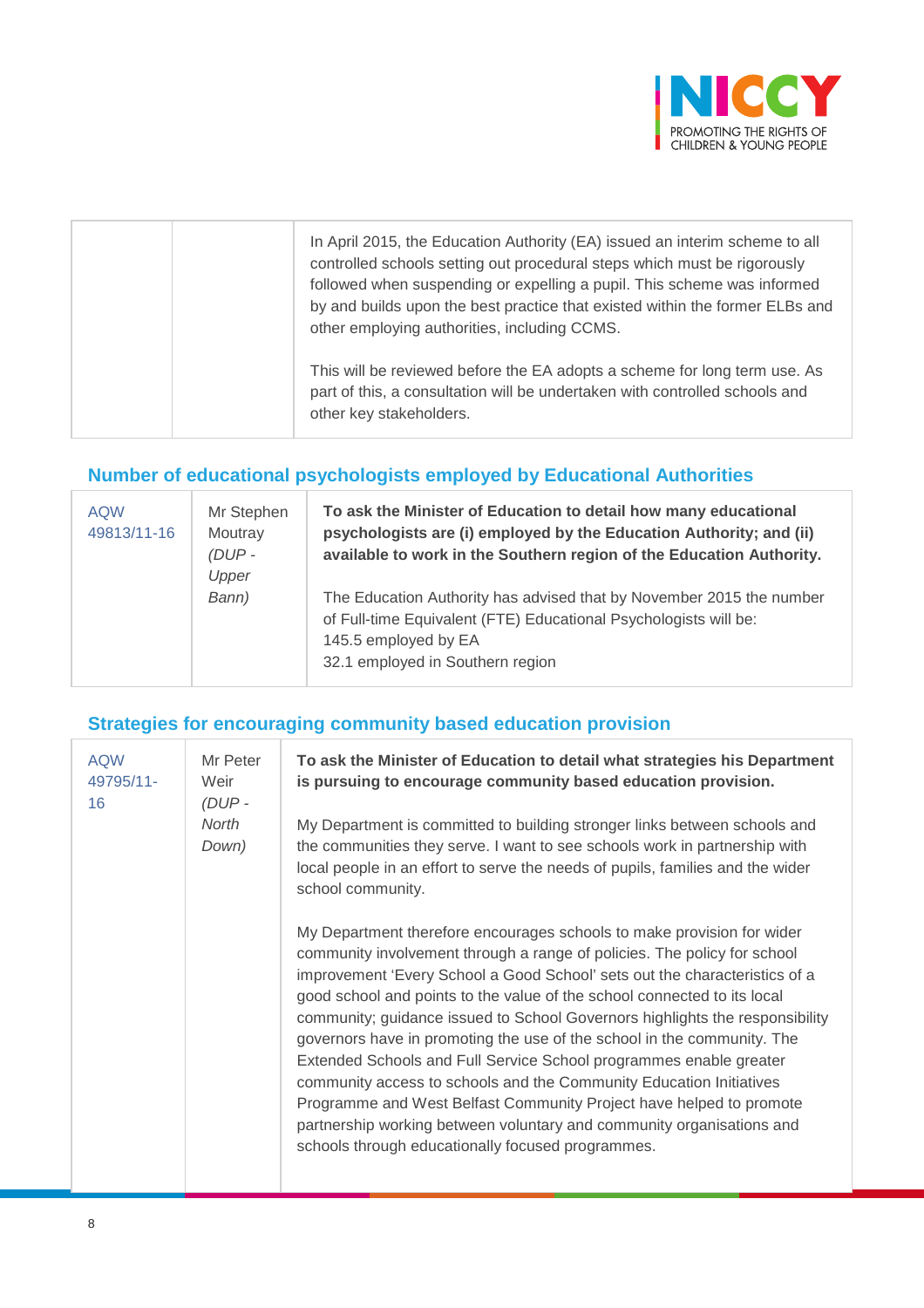

## **Funding for schools since Common Funding Formula were introduced**

| <b>AQW</b><br>49739/11-<br>16 | Ms Claire<br>Sugden<br>(IND - East<br>Londonderry) | To ask the Minister of Education to detail (i) the schools that have<br>had their budgets reduced since changes to the Common Funding<br>Formula were introduced in 2014; and (ii) which schools received<br>transition payments; and the amount awarded in each case.                                                                                                                                                                                                                                                                                                                                                                                                                                                           |
|-------------------------------|----------------------------------------------------|----------------------------------------------------------------------------------------------------------------------------------------------------------------------------------------------------------------------------------------------------------------------------------------------------------------------------------------------------------------------------------------------------------------------------------------------------------------------------------------------------------------------------------------------------------------------------------------------------------------------------------------------------------------------------------------------------------------------------------|
|                               |                                                    | Despite significant reductions to my budget, I have been able to<br>maintain funding levels for school delegated budgets. The Aggregated<br>Schools' Budget in 2015/16 was some 2.1% higher than in 2013/14.<br>Funding at school level will reflect the overall level of funding available<br>for distribution, identified needs across all schools and pupils enrolled,<br>as well as any changes to the funding arrangements during this period.<br>However, at individual school level, the share of budget will also reflect<br>any changes in its characteristics, year on year - and in particular; pupil<br>enrolments, their stage of education, additional need pupils and levels<br>of identified social deprivation. |
|                               |                                                    | In line with my commitment that no school would lose funding in 2014-<br>15 solely as a result of any changes I made to the Common Funding<br>Formula, Transitional funding support has been made available to<br>schools, in addition to their formula calculated funding share, over the<br>last two years.                                                                                                                                                                                                                                                                                                                                                                                                                    |
|                               |                                                    | I have arranged for details of schools, and the funding amounts<br>received under the Transitional funding arrangements in the last two<br>years, to be placed in the Assembly Library.                                                                                                                                                                                                                                                                                                                                                                                                                                                                                                                                          |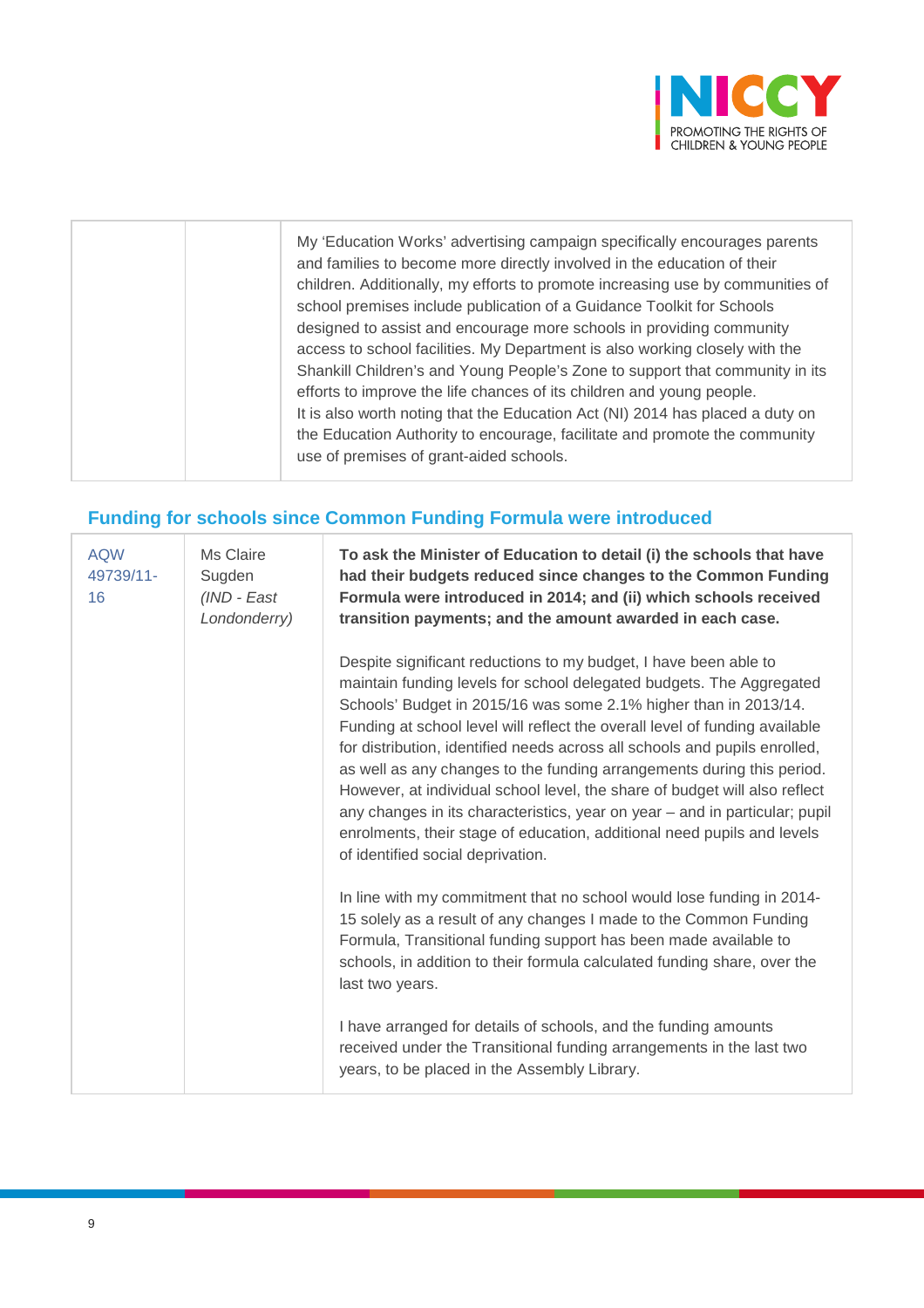

#### **Funding for schools in areas of high deprivation**

| <b>AQW</b><br>49738/11-<br>16 | Ms Claire<br>Sugden<br>(IND - East<br>Londonderry) | To ask the Minister of Education to detail how needs assessments<br>are carried out to ensure schools in areas of high levels of<br>deprivation are not disproportionately impacted by budget<br>reductions.                                                                                                                                                                                                                                                                                                                                                                                                                                                                                                                                                                                                                                  |
|-------------------------------|----------------------------------------------------|-----------------------------------------------------------------------------------------------------------------------------------------------------------------------------------------------------------------------------------------------------------------------------------------------------------------------------------------------------------------------------------------------------------------------------------------------------------------------------------------------------------------------------------------------------------------------------------------------------------------------------------------------------------------------------------------------------------------------------------------------------------------------------------------------------------------------------------------------|
|                               |                                                    | Despite significant reductions to my budget, I have been able to<br>maintain funding levels for school delegated budgets.<br>Following a report by the Independent Review Panel on funding<br>arrangements for schools, changes were introduced to increase<br>weighted funding levels for schools with significant concentrations of<br>pupils identified as being socially deprived. Additionally, funding for<br>schools received a further $£10$ million for distribution in the formula to<br>help support schools with the greatest concentrations of disadvantage -<br>to address underachievement among their disadvantaged pupils.<br>Within the finite resources available to the Education budget, I will<br>continue to seek to maximise available funding for schools and to target<br>resources to those children most in need. |

#### **How the Assembly Commission's Engagement Strategy is increasing engagement**

| <b>AQW</b><br>49669/11-<br>16 | Ms Claire<br>Sugden<br>(IND - East<br>Londonderry) | To ask the Assembly Commission to detail how the Assembly<br><b>Commission's Engagement Strategy 2015-16 is increasing</b><br>engagement with (i) young people; (ii) older people; and (iii) other<br>under-represented groups.                                                                                                                                       |
|-------------------------------|----------------------------------------------------|-----------------------------------------------------------------------------------------------------------------------------------------------------------------------------------------------------------------------------------------------------------------------------------------------------------------------------------------------------------------------|
|                               |                                                    | The Assembly Commission's Engagement Strategy 2015-16 includes a<br>commitment to "build partnerships with relevant stakeholders to create<br>and improve engagement opportunities with citizens and under-<br>represented groups". This work is primarily undertaken by the Education<br>Service and Assembly Community Connect, managed by the Outreach<br>Service. |
|                               |                                                    | Engagement with young people is primarily, but not exclusively<br>undertaken by the Education Service through an inward and outward<br>visit programme for schools, universities, Colleges of Further and Higher<br>Education and the informal youth sector.                                                                                                          |
|                               |                                                    | In the academic year 2014-15, nearly 15,200 participants in 449 groups<br>took part in the Assembly's Education Programme; 12,500 on<br>educational visits to Parliament Buildings and just over 2,500 as part of<br>the outreach programme. The programme is available in English and<br>Irish.                                                                      |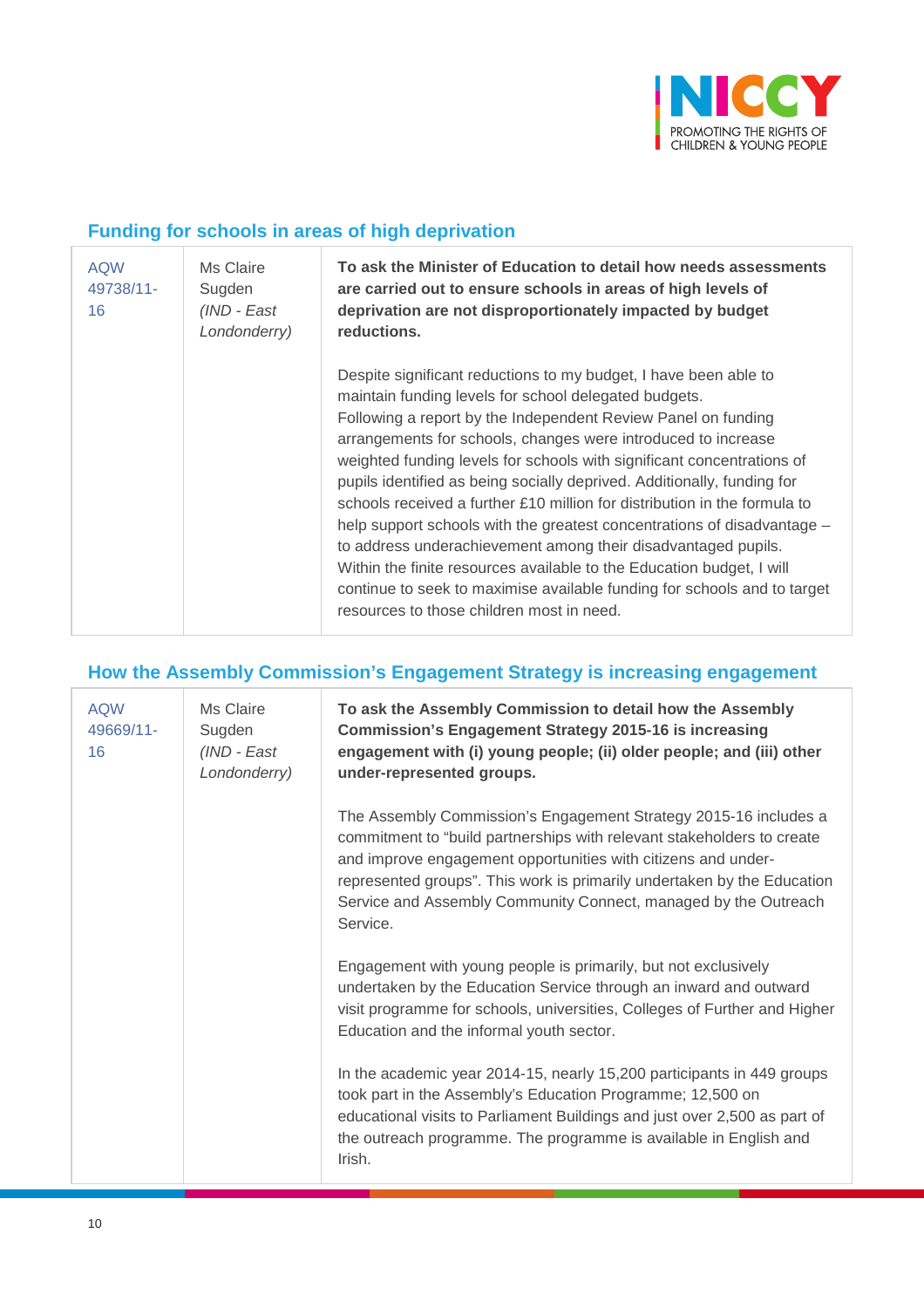

The Education Service has worked with Assembly Committees to gain young people's views on a range of issues and enquiries, for example, Shared and Integrated Education and the School Inspectorate, the Road Traffic Bill's proposed changes for learner and new drivers and the Together Building a United Community Strategy.

The Service works with the NEETs Forum (young people not in employment, education or training) to encourage hard to reach groups to engage with democratic politics. This involves outreach visits to NEET groups and encouraging forum members to participate in special projects.

Further engagement with young people is underway as part of an Erasmus+ Connections' Project, which aims to promote dialogue between decision makers and young people. Young people were challenged to research an issue of their choice and communicate their findings to the Assembly. The young people focussed on mental health and will deliver their findings to Assembly Committees in early 2016. The Education Service organises a series of Let's Talk events around Northern Ireland to bring together young people and their MLAs. In 2014-15, these events involved around 100 young people and were held in Ballymena, Belfast, Derry/Londonderry, Newry and Omagh. We hope to increase the number of these events to eight this year.

This year we worked with Belfast City Council and Cinemagic on the 'Reel Politics' project. It involved 24 young women from across Northern Ireland to explore the under-representation of women in politics by producing three films on the topics of Social Media, Domestic Abuse and lack of female representation in the Science, Technology, Engineering Arts and Maths sector. The films were screened on International Women's Day on 6 March.

In November we will facilitate the Northern Ireland Youth Forum's Youth Congress annual sitting in the Assembly Chamber to coincide with the UK Youth Parliament debate in the House of Commons Chamber, Westminster. More than 100 young people from a range of youth organisations will be involved.

#### **Educational Resources**

We continue to develop new educational materials like the Education website to support teaching and learning about the Assembly and will launch four new videos for young people this year.

We have published an iBook – A *Guide to the Assembly and Parliament*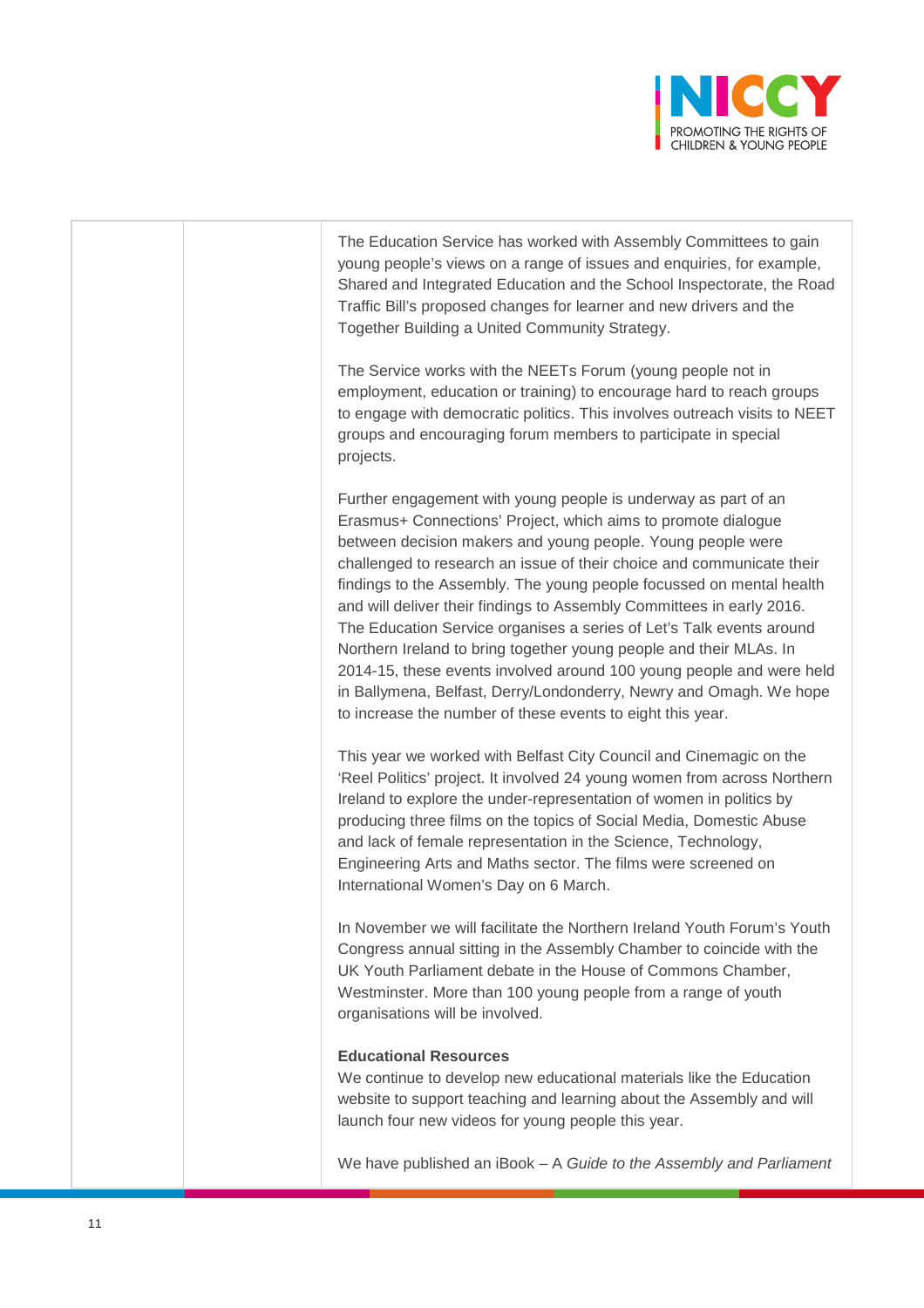

| Buildings - for students aged 16+ and an updated edition and e-book<br>version will be available in March 2016.                                                                                                                                                                                                                                                                                                                                                        |
|------------------------------------------------------------------------------------------------------------------------------------------------------------------------------------------------------------------------------------------------------------------------------------------------------------------------------------------------------------------------------------------------------------------------------------------------------------------------|
| <b>Older People</b><br>The Assembly Community Connect (ACC) programme works to<br>enhance connections between the Assembly and the Community and<br>Voluntary sector through education and outreach.                                                                                                                                                                                                                                                                   |
| In October, to mark the International Day of Older Persons, ACC<br>brought together members of the Age Sector Platform and members of<br>the Northern Ireland Youth Forum to Parliament Buildings to debate a<br>motion as Northern Ireland's inaugural Intergenerational Parliament.<br>Members of Age Sector Platform will return to Parliament Buildings in<br>December for its annual Pensioners' Parliament.                                                      |
| Other under-represented groups<br>While ACC works with groups and individuals from across the<br>Community and Voluntary sector, from 2014 to the present time, it has<br>chosen to focus on engagement with women, persons with disabilities<br>and the black and minority ethnic sector. In that time, ACC has engaged<br>with nearly 6,000 people.                                                                                                                  |
| We have arranged and participated in a range of events focussed on<br>these sectors, including a 'Women in Politics' panel event as part of<br>Women of the World festival, Corrymeela's 'Stop Peace Unravelling'<br>event, the Belfast Mela, Chinese New Year, One Assembly; Many<br>People event to mark Community Relations week, which included<br>communities from across Northern Ireland sharing their culture through<br>performances in Parliament Buildings. |
| We have developed tailored training programmes for a range of<br>organisations including Guide Dogs for the Blind and Disability Sport NI,<br>the letter involved Members and individuals taking part in a wheel-chair<br>slalom in the Long Gallery.                                                                                                                                                                                                                  |
| Most recently, we have been working with the NOW project on its<br>Reading Rooms initiative to promote social inclusion and support people<br>with learning disabilities.                                                                                                                                                                                                                                                                                              |
| Citizens and a wide range of representative groups continue to take part<br>in ACC's free monthly training programmes offered to community and<br>voluntary groups to raise awareness of how to engage with and facilitate<br>participation with the Assembly.                                                                                                                                                                                                         |